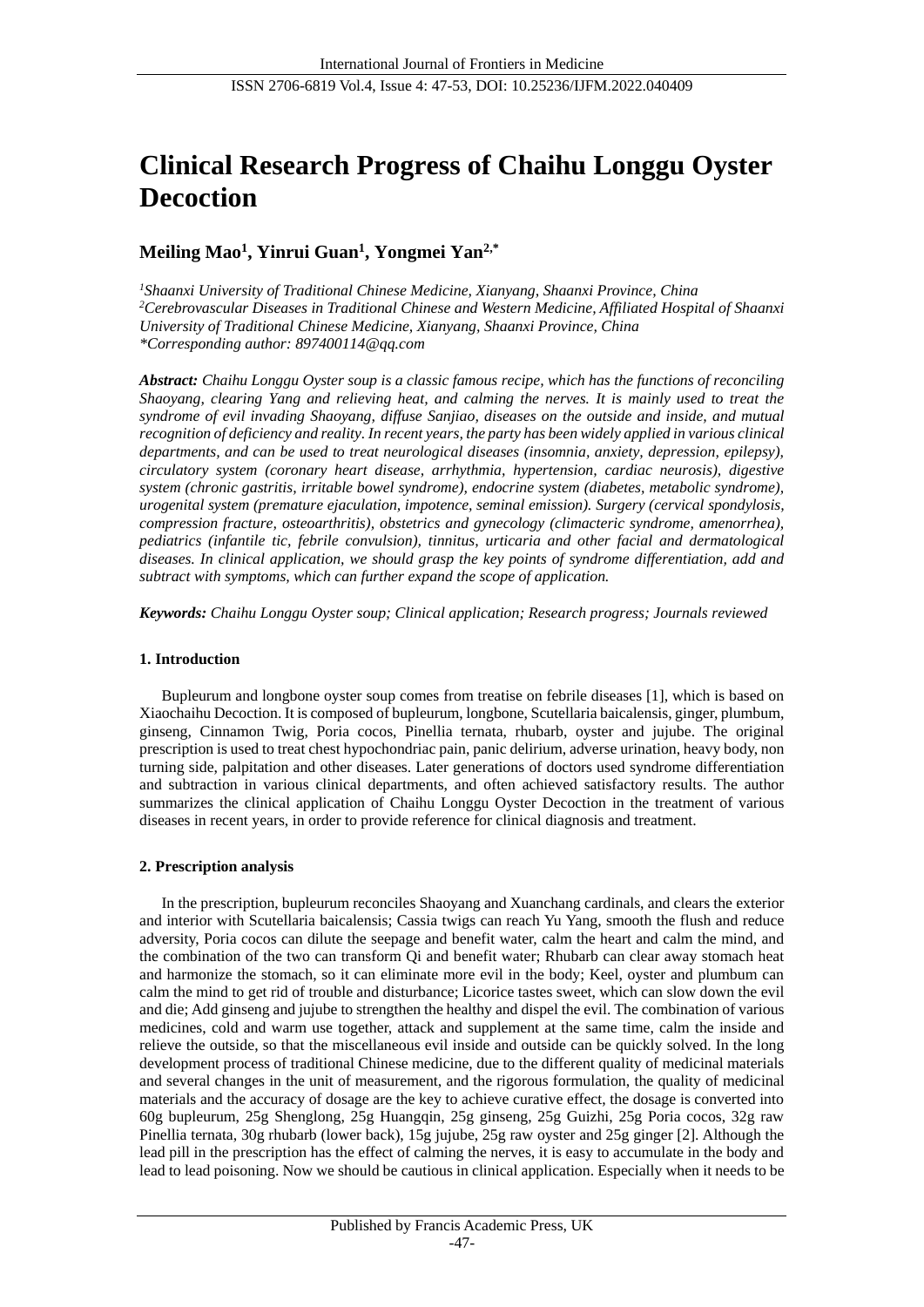taken orally, it should not be taken for a long time or in excess. It can be replaced by other important calming products such as pig iron, magnet, mother of Pearl and so on.

# **3. Clinical research progress**

Traditional Chinese medicine focuses on syndrome differentiation and treatment. The same syndrome can have different clinical manifestations. Therefore, even if different diseases have the same syndrome, the same prescription can be selected to achieve the purpose of treatment. Traditional Chinese medicine is summarized as "different treatment of the same disease and the same treatment of different diseases". With the increasing enrichment of clinical practice and the learning, inheritance and development of traditional Chinese Medicine Classics, some doctors believe that Chaihu jialongoyster Decoction also has the effects of calming shock and stopping palpitation, soothing liver and regulating qi, transforming drink, harmonizing Rongwei, helping rise and fall, harmonizing liver and gallbladder, regulating yin and Yang [3]. At present, this prescription has been widely used in the treatment of diseases in many fields, bringing good news to patients.

# *3.1. Cinternal medicine*

#### *3.1.1. Vervous System*

Modern clinical pharmacology and experimental research show that Chaihu jialongoyster decoction has good antidepressant, anti anxiety, sedative hypnosis and anticonvulsant effects, and is safe and effective with few toxic and side effects. Therefore, it is widely used in neurological and mental diseases.

#### 1) Insomnia

Traditional Chinese medicine believes that the harmony of yin and Yang, the smooth regulation of Qi and the normal circulation of Ying and Wei are the basis for maintaining sleep. The lack of harmony of Ying and Wei, the imbalance of Qi and Yang at night, and the lack of yin and Yang leads to insomnia. Chaihu Longgu Oyster soup can regulate Yin and Yang, harmonize Ying and Wei, and smooth Qi. The formula is based on Xiaochaihu Decoction, which harmonizes the Shaoyang axis to make the normal circulation of Qi and blood. In addition, it is combined with cassia twig, keel, oyster and other products that can calm the mind by immersing Yang into Yin to achieve the balance of yin and Yang, so as to ensure sleep. Shan Xiuying [4] used this prescription to treat insomnia and anxiety caused by hyperthyroidism, Yu Lihong [5] used it to treat intractable insomnia, and Mo Baiwei [6] used it to treat insomnia after stroke. All clinical studies believe that Chaihu jialongoyster decoction can improve insomnia caused by different diseases.

# 2) Depression and anxiety disorder

Chaihu jialongoyster decoction can inhibit the norepinephrine system under the thalamus by increasing the levels of dopamine and metabolites in different tissues, and then play the role of antidepressant and anti anxiety [7]. Wang Bo et al. [8] treated 200 patients with depression with two different treatments. After 8 weeks of treatment, the results showed that compared with 84% of the total effective rate of paroxetine control group, the observation group treated with Bupleurum and longbone oyster decoction was more effective, the total effective rate was 93%, and the score of HAMD depression scale was lower. It was also better than the control group in the improvement of TCM syndromes, which proved that the clinical effect of this prescription was significant. The clinical study of Li Yingmei [9] reached the following conclusions: after the addition and subtraction treatment of Chaihu keel oyster decoction, the scores of HAMD depression scale and self rating depression and anxiety scale were improved better than those in the paroxetine group, with less incidence of adverse reactions and more accurate curative effect. Sun Muyan et al. [10] divided 186 patients with generalized anxiety disorder into Chaihu jialongoyster granule study group and comfort control group. The results showed that the scores of HAMA anxiety scale, SAS and anxiety factor (SCL-90) in the study group were lower; The total effective rate of the study group was higher than that of the control group; The study group had significant effect on improving the symptoms of anxiety, palpitation and irritability ( $P < 0.05$ ).

#### 3) Mental / mental disorder

Chaihu jialongoyster decoction can also regulate serum NGF, serum IL-6, IL-8 and TNF-  $\alpha$  And BDNF levels, which are also widely used in epilepsy, schizophrenia and other diseases. Liu Chao [11] conducted clinical research and found that Chaihu jialongoyster decoction can control seizures and reduce epileptiform discharges by reducing the concentration of neuron specific enolase in peripheral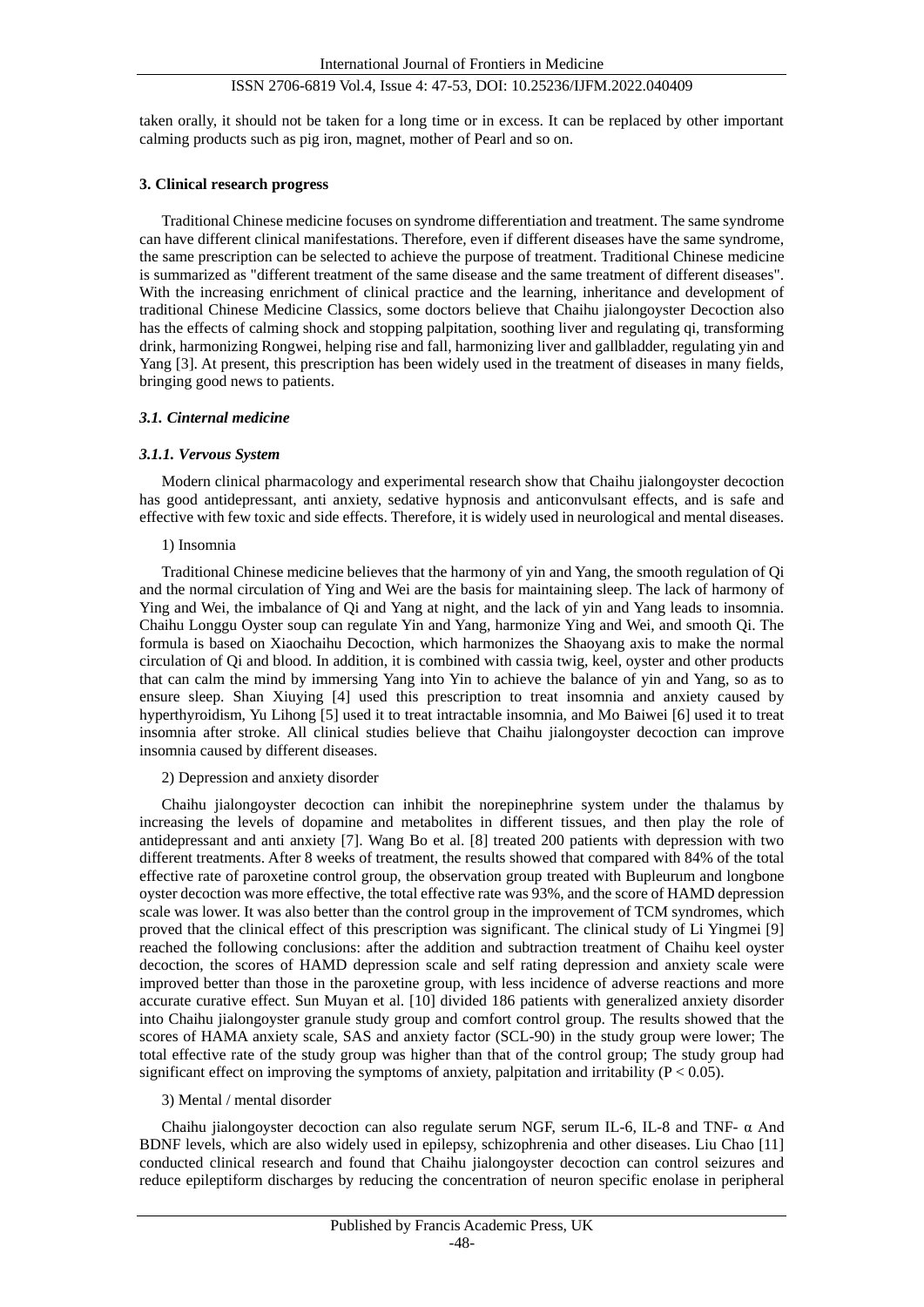blood. Qi Huan [12] found that Chaihu jialongoyster decoction combined with aripiprazole can improve the TCM syndrome of elderly female schizophrenic patients and reduce the score of the concise psychiatric rating scale. The results of Han Hui [13] show that this prescription can shorten and reduce the duration and frequency of seizures in patients with recurrent temporal lobe epilepsy, and improve their sleep. The effect is satisfactory.

In clinical work, according to the theory of TCM syndrome differentiation and treatment, this prescription can also treat common neurological and mental diseases such as vertigo [14], Parkinson's disease [15], cerebral infarction [16], withdrawal syndrome [17].

#### *3.1.2. Circulatory system*

#### 1) Coronary heart disease

Adiponectin (ADPN) can reduce the adhesion of monocytes to the vascular wall, so it has a certain anti atherosclerotic effect. The level of ADPN can also predict the development of coronary heart disease. Studies have shown that [18] Chaihu jialongoyster decoction can significantly increase the level of ADPN, and its anti platelet aggregation can slow down the formation of thrombus and further eliminate thrombus, so as to increase coronary flow and improve myocardial ischemia. Lin Yanhong [19] used the self-control method for 30 patients with stable angina pectoris of phlegm and blood stasis type. After 2 weeks, the statistics of TCM syndrome, angina pectoris score, ECG, nitroglycerin reduction rate and other results showed that the effect of Chaihu jialongoyster decoction was positive. The clinical observation of Plateau [20] treating patients with stable angina pectoris with anxiety with conventional western medicine combined with Chaihu and Longgu oyster Decoction shows that not only each traditional Chinese medicine can carry out target treatment alone, but also the compatibility of monarchs, ministers and envoys can enhance the treatment intensity.

#### 2) Arrhythmia

Clinical studies have found that [21] Chaihu jialongoyster decoction can improve various indexes of heart rate variability in patients with ventricular premature beats, reduce the number of ventricular premature attacks and improve the state of cardiac autonomic nerve imbalance. The research results of Wang Dongjian [22] on the treatment of arrhythmia patients show that the total effective rate of traditional Chinese medicine treatment group (93.88%) is significantly higher than that of Western medicine control group (73.47%), and the incidence of adverse reactions in the treatment group (2.04%) is lower than that in the control group (4.08%). The clinical observation conclusion made by Tao Yanli et al. [23] shows that Chaihu jialongoyster decoction can not only eliminate the etiology of patients with arrhythmia and prevent the progress of the disease, but also treat various other subjective symptoms caused by the disease with good curative effect.

#### 3) Hypertension

Long term hypertension can affect the heart, brain, kidney and other important organs. Timely treatment and stabilization of blood pressure are of undoubted significance to the quality of life and control the progress of the disease. The level of Chaihu jialongoyster Decoction in the treatment of essential hypertension can be equal to the effect of Western medicine. Luo Peng [24] treated 20 patients with essential hypertension with Chaihu jialongoyster decoction, and compared the treatment effect, blood pressure score, HAMA score, TCM symptoms and other indicators with the western medicine control group. Conclusion: the application of traditional Chinese medicine decoction can reduce blood pressure and improve patients' anxiety at the same time.

#### 4) Cardiac neurosis

The clinical syndrome dominated by cardiovascular diseases caused by mental and psychological problems or neurological disorders has become cardiac neurosis. The reason why Chaihu and Longgu oyster decoction can treat the disease may be that Longgu, oyster, dangshen and poria cocos can calm the nerves, calm the palpitations, replenish qi and nourish the heart, and Chaihu and scutellaria can reconcile Shaoyang, clear the liver and relieve depression, and can deal with the pathogenesis of adverse Shaoyang axis and stagnant heat of liver and gallbladder caused by social pressure. The research conclusion of Zhang Lili et al. [25] shows that the total effective rate of the observation group of traditional Chinese medicine (93.33%) is significantly higher than that of the control group (75.56%), and the number of clinical symptoms in the observation group decreases significantly; Sun Jing [26] et al. Reached the same conclusion in their clinical studies using similar methods.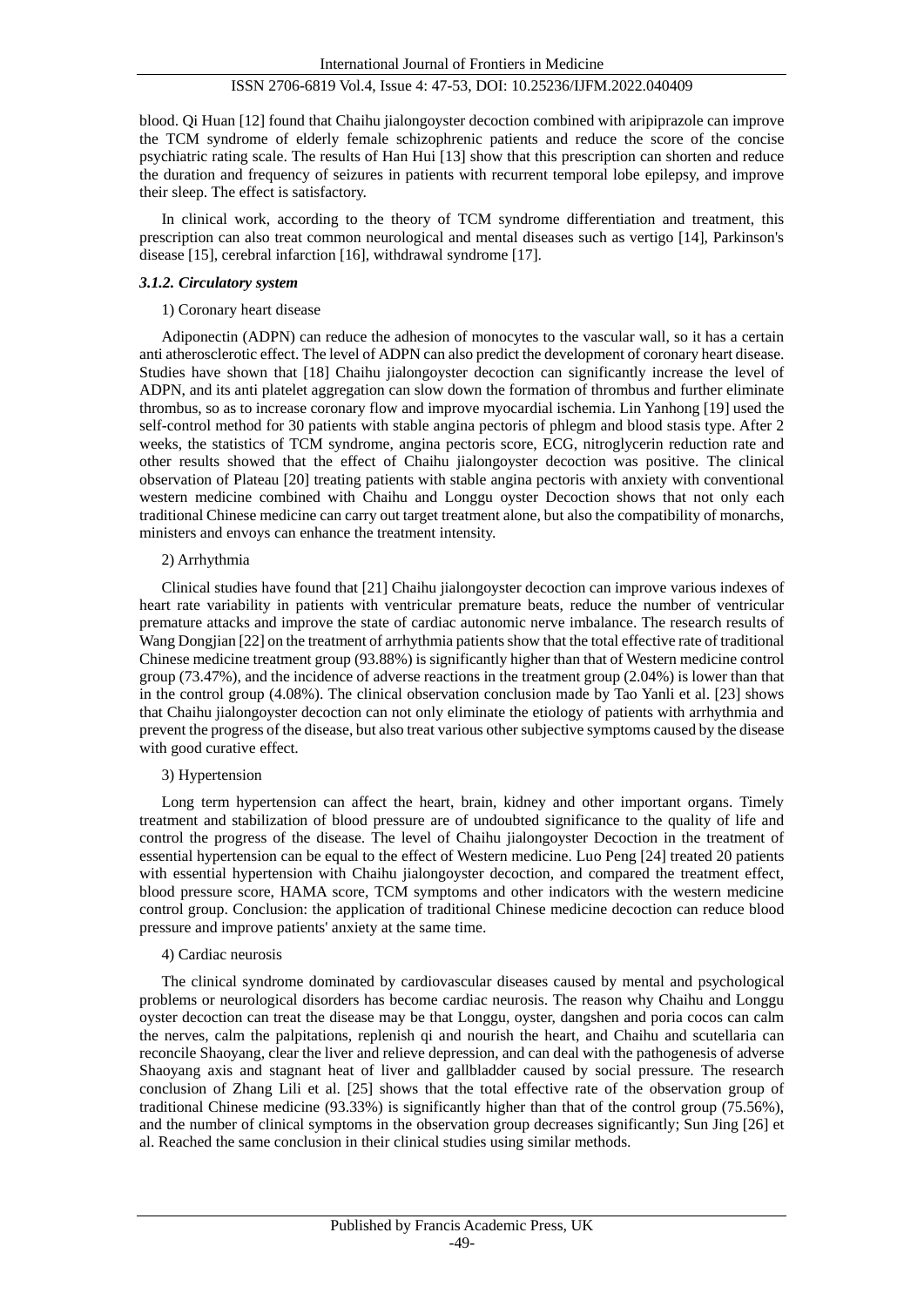#### *3.1.3. Digestive System*

Digestive system diseases are mostly closely related to pathogenic factors such as eating disorders and emotional failure. It is easy to form complex syndromes with mixed cold and heat, deficiency and reality with qi stagnation as the main pathogenesis. Chaihu Longgu Oyster decoction is based on Xiaochaihu Decoction, so it can also be used to treat cold and heat exchanges, chest and flank pain and fullness, upset, silent desire to eat and so on.

# 1) Chronic Gastritis

Guo Jinhua [27] treated 40 patients with chronic gastritis of disharmony between gallbladder and stomach with Chaihu and Longgu oyster decoction. After a course of treatment (4 weeks), the effective rate of the treatment group (95.00%) was significantly higher than that of the western medicine control group (81.58%). The of Chaihu jialongoyster Decoction on the symptoms of epigastric fullness, bitter mouth, pantothenic acid, heartburn and stupidity in patients with chronic gastritis is related to the effects of various traditional Chinese medicines in the prescription on inhibiting gastric acid secretion, protecting gastric mucosa and anti-inflammatory.

#### 2) Irritable bowel syndrome

Dang Jinsheng et al. [28] treated refractory irritable bowel syndrome (IBS) with Chaihu Longgu oyster decoction combined with venlafaxine for 4 weeks. The results showed that the TCM syndrome score was significantly lower than that in the control group, and the effective rate in the treatment group (84.0%) was significantly higher than that in the control group (68.0%). Mental and psychological factors are an important cause of irritable bowel syndrome, and Chaihu jialongoyster decoction can indirectly improve gastrointestinal symptoms by regulating emotion, which may be related to increasing the content of monoamine neurotransmitters in the brain; Keel and oyster can relieve the spasm of smooth muscle, so they can regulate the intestinal spasm caused by gastrointestinal dysfunction, indirectly relieve pain and diarrhea, and directly treat the symptoms.

#### *3.1.4. Endocrine System*

The pathogenesis of diabetes is characterized by dryness and heat, which is originally Yin deficiency. With the further development of the disease, the pathogenesis in the later stage is Qi and Yin injury, both yin and yang deficiency, which can be complicated with insomnia, depression, limb pain, numbness and other diseases. Modern research also shows that the prescription can regulate blood glucose and blood lipid, calm nerves, improve depression and relieve pain. Liu wanwen et al. [29] applied Bupleurum and longbone oyster Decoction in the treatment of Shaoyang Xiaoke disease with insomnia. The results showed that this prescription can reduce blood glucose level, reduce Pittsburgh sleep quality index score, help patients improve sleep and improve traditional Chinese medicine symptoms such as dizziness, headache, dry mouth and fatigue. Song Yisheng [30] reached the following conclusions after treating patients with metabolic syndrome with Chaihu jialongoyster Decoction: the combination of Chaihu jialongoyster Decoction and Western medicine can significantly reduce the levels of total cholesterol and triglyceride ( $P < 0.01$ ) and improve the levels of low-density and high-density lipoprotein ( $P < 0.05$ ).

# *3.2. Surgery*

Traditional Chinese medicine has unique experience in the treatment of surgical diseases with Chaihu jialongoyster decoction. Chang Baoqin [31] dialectically identified a case of vertigo cervical spondylosis as stagnant heat in the liver and gallbladder and disturbing the mind by heat. After 21 doses of Chaihu and Longgu oyster decoction, all symptoms of the patient disappeared. Li Lifu et al. [32] identified the osteoporotic spinal compression fracture as different syndrome types and treated it with Chaihu prescriptions. For the cases that meet the syndrome differentiation points of Chaihu jialonggu oyster decoction, the pain symptoms of the patients were significantly reduced after taking 14 paste decoction. After the addition and reduction of the third and fourth diagnosis adjustment prescriptions, the waist pain disappeared, and they can walk on their own, and there is no percussion pain in the spine. The clinical observation results set up by Zhang Qin et al. [33] show that the joint tenderness grade, joint stiffness grade in the morning, joint swelling degree, joint resting pain, flat walking pain and self rating anxiety and depression scale scores of the two groups are lower than those before treatment, and the two have the same curative effect in the treatment of osteoarthritis, but Chaihu plus keel oyster decoction can also treat anxiety and depression and achieve the good effect of simultaneous treatment of body and mind.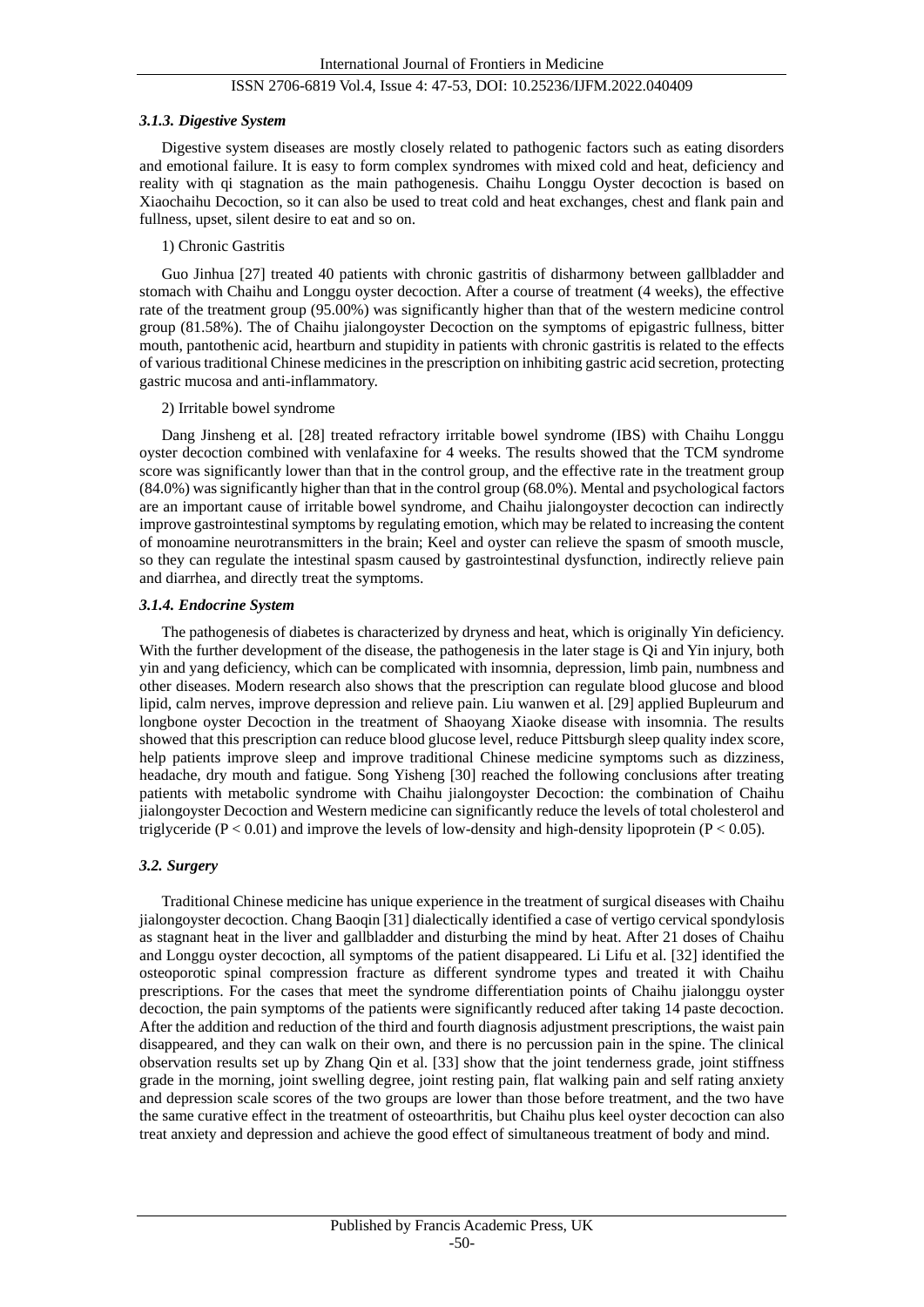#### *3.3. Obstetrics and Gynecology Department*

#### *3.3.1. Climacteric syndrome*

Menopausal syndrome, also known as perimenopausal syndrome, refers to the physical and mental symptoms caused by the changes of sex hormone levels before and after menopause. Traditional Chinese medicine believes that the pathogenesis of menopause always belongs to the imbalance of yin and Yang and the deficiency of kidney yin and Yang, especially the deficiency of kidney yin. LV Qi [34] finally included 10 relevant RCT literatures after searching and screening. It was compared and analyzed that Chaihu plus Longgu oyster decoction can reduce clinical efficacy, TCM syndrome score, SDRs, HAMD, KMI score and other indicators, and its curative effect on perimenopausal syndrome is accurate. Li cuiju [35] observed the total clinical effective rate and the three indexes of E2, LH and FSH after 60 days of treatment. It was concluded that Chaihu plus longbone oyster decoction can not only treat climacteric syndrome, but also have a better effect when combined with conventional western medicine.

#### *3.3.2. Amenorrhoea*

Amenorrhea is a common gynecological symptom, which refers to the cessation of menstruation from the future or after the establishment of menstrual cycle. Liu Miao et al. [36] gave basic treatment to 60 patients with amenorrhea caused by antipsychotics. The control group and the observation group were added and subtracted with bromocriptine mesylate tablets and Bupleurum and longbone oyster Decoction respectively. The conclusion shows that Bupleurum and longbone oyster decoction can reduce prolactin (PRL) and increase the secretion levels of luteinizing hormone (LH) and estrogen (E2), so as to improve amenorrhea caused by antipsychotics, there were no serious adverse reactions during the treatment.

#### **4. Epilogue**

Chaihu jialongoyster decoction can treat a wide range of diseases, from the most widely used nervous system, circulatory system and digestive system to other system diseases in internal medicine, to gynecology, andrology, pediatrics and even surgery. In addition, clinical evidence found that this prescription can also be used to treat restless legs syndrome, chronic fatigue syndrome and hyperprolactinemia. Other doctors used this prescription alone or dialectically combined with other selected prescriptions for some cases of acute infectious diseases, such as dengue encephalopathy and phantom smell, and achieved good results. Tutor Professor Yan Yongmei has worked hard in clinic for many years and has rich experience in treating a variety of nervous systems. Among them, he has unique experience in the treatment of insomnia. After dialectics, he often uses 30g of raw keel and 30g of raw oyster as the compatibility of drugs. After taking it, many patients respond quickly, sleep quality is greatly improved and getting better.

By sorting out the application system of Chaihu jialongoyster Decoction in clinical practice, we hope that more doctors can pay attention to traditional Chinese medicine and classics, so as to make patients in the pain of disease recover their health as soon as possible. However, there is still a lack of standardized large sample and multi center modern clinical research, and the level of evidence is not sufficient. At the same time, researchers hope to carry out more medical research on Chaihu Decoction, so as to improve the reliability of the experiment.

#### **Acknowledgements**

Fund Project: scientific research project of Affiliated Hospital of Shaanxi University of traditional Chinese Medicine(2020ZJ002); Clinical collaborative innovation project of integrated traditional Chinese and Western medicine of Shaanxi Administration of traditional Chinese Medicine(2020-ZXY-002); Key industrial chain social development projects of Shaanxi Provincial Department of science and technology(2020ZDLSF05-14)

# **References**

*[1] Xiong Manqi. Typhology [M]. Beijing: China traditional Chinese Medicine Press, 2007:219 [2] Zhang Yingzi, Yang Pu, Wang Keqiong, He Tiantian, Dang Xijun. Clinical application of Chaihu Longgu Oyster decoction from abdominal syndrome and original dose [J]. Jiangsu traditional Chinese medicine, 2020,52 (06): 75*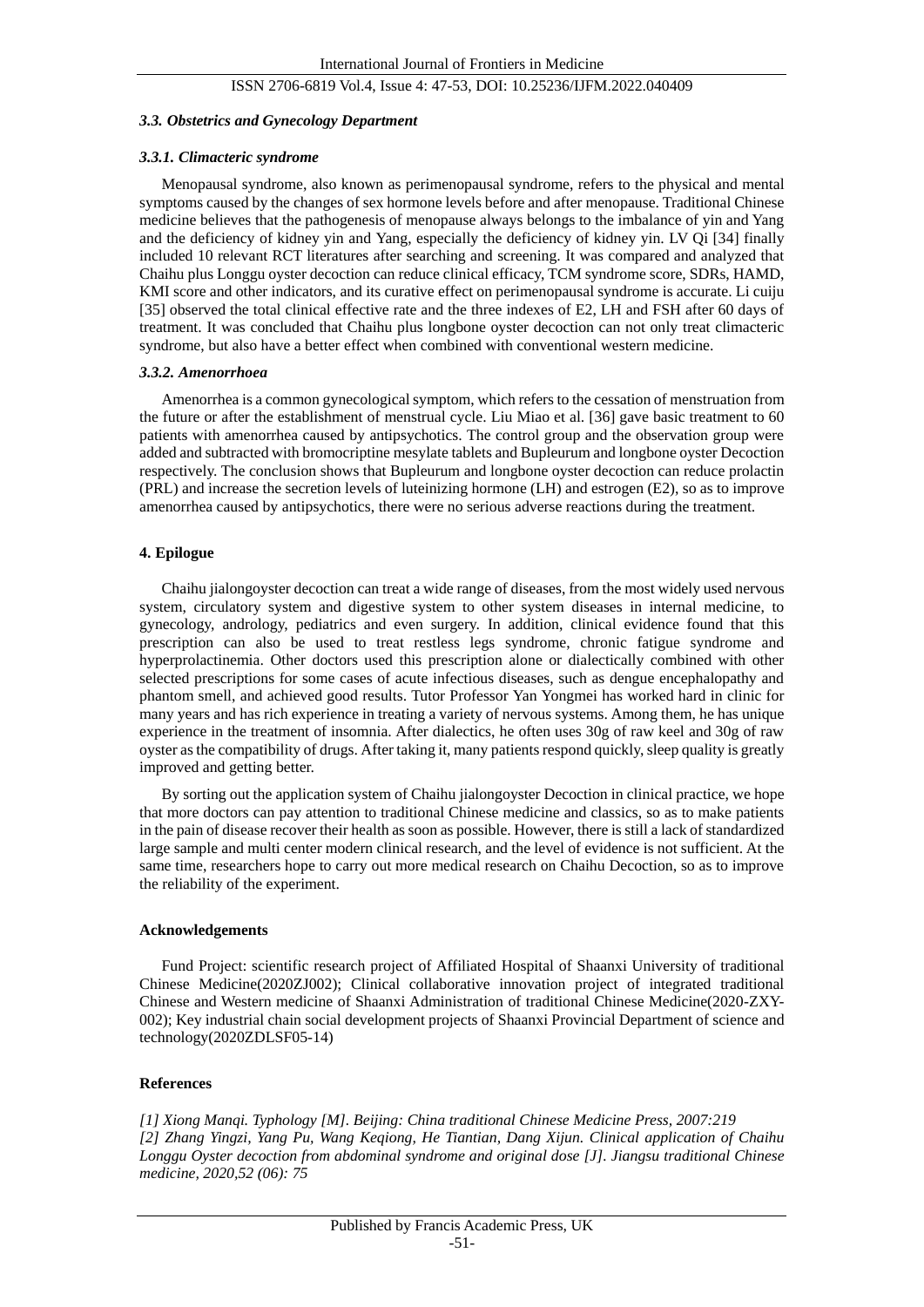*[3] Yang Shanshan, Zhou Yabin. Research progress and clinical application of Chaihu jialongoyster Decoction [J]. National Medical Forum, 2018, 33 (01): 68*

*[4] Shan Xiuying. Clinical observation on the treatment of insomnia and anxiety caused by hyperthyroidism with Chaihujialong oyster Decoction [J]. Electronic Journal of clinical medical literature, 2020,7 (25): 131*

*[5] Yu Lihong. Efficacy analysis of Chaihu jialongoyster Decoction based on syndrome differentiation in intractable insomnia (phlegm heat internal disturbance syndrome) [J]. Chinese Journal of convalescent medicine, 2019,28 (06): 670*

*[6]Huang L L , Shuang Y U . Effects of "Chaihu Jia Longgu Muli Decoction" on sleep stages in perimenopausal rats[J]. shanghai journal of traditional chinese medicine, 2013.*

*[7] Yang Jie, Shen Li. Research progress of Chaihu jialongoyster Decoction on antidepressant [J]. Clinical research of traditional Chinese medicine, 2019,11 (08): 141*

*[8] Wang Bo, Xia Yan, Li Rui, Fu Wei, Dai Hongbo. Observation on the efficacy of Chaihu jialongoyster Decoction in the treatment of depression [J]. Shandong medicine, 2019, 59 (20): 62*

*[9] Li Yingmei. Observation on the effect of Chaihu keel oyster Decoction on depression [J]. Psychological monthly, 2020,15 (20): 190*

*[10] Sun Muyan, Lou Minfang, Wang Junhua. Clinical observation on treatment of generalized anxiety disorder with Chaihu jialongoyster Decoction [J]. Journal of Zhejiang University of traditional Chinese medicine, 2019,43 (06): 595*

*[11] Han Hui, Wang Ying. Experience of Chaihu jialongoyster Decoction in the treatment of temporal lobe epilepsy [J]. Inner Mongolia traditional Chinese medicine, 2019,38 (07): 79*

*[12] Liu Chao, Wang Zhonglin. A randomized, single blind controlled study of Chaihu jialongoyster Decoction in the treatment of epilepsy after stroke [J]. World Journal of traditional Chinese medicine, 2018,13 (09): 2247*

*[13] Qi Huan, Liu Mingju. Efficacy analysis of Chaihu keel oyster Decoction in the treatment of senile female schizophrenia [J]. Southwest national defense medicine, 2017,27 (09): 998*

*[14] Tu Yanfen, Guo Jincai. Treatment of 38 cases of tension headache with depression with Chaihu jialongoyster decoction combined with Zhijing powder [J]. Fujian traditional Chinese medicine, 2016,47 (06): 9*

*[15] Lin Xiaofeng, Chen Jinyong, He Yuqin, Zheng Hongzhong, Peng Yuanqiang. Observation on the efficacy of Chaihu jialongoyster Decoction in the treatment of chronic subjective dizziness [J]. Shanxi Traditional Chinese medicine, 2020,36 (05): 44*

*[16] Hu Ke, Ren Yingguo, Jia Dongpei. Clinical study on the treatment of Parkinson's disease with Chaihu jialongoyster decoction combined with trembling three needles [J]. New traditional Chinese medicine, 2020,52 (14): 24*

*[17] Bao Tingting, Yang Yanfu, Huang Youfa. Observation on clinical effect and CSS score of Chaihu keel oyster Decoction in the treatment of acute cerebral infarction [J] Electronic Journal of integrated traditional Chinese and Western Medicine on cardiovascular disease, 2018,6 (21): 151*

*[18] Zhou Shihui, Zhang Qinyuan, Deng Hualiang, Shangguan Shiguo, Sun Min. Clinical observation of Chaihu jialongoyster Decoction in improving withdrawal symptoms of methamphetamine addicts [J]. Chinese Journal of drug dependence, 2018,27 (06): 460*

*[19] Lin Yanhong. Clinical observation of Chaihu jialongoyster Decoction in the treatment of coronary heart disease angina pectoris (phlegm and blood stasis type) [D]. Heilongjiang University of traditional Chinese medicine, 2019*

*[20]Wang H Y . Observation of Clinical Efficacy on Stable Angina Pectoris of Phlegm Heat Pattern Treated with Modified Chaihu Xianxiang Tang[J]. World Journal of Integrated Traditional and Western Medicine, 2014.*

*[21] Zhang Mingming. Clinical study on the effect of Chaihu jialongoyster Decoction on heart rate variability of ventricular premature beats in coronary heart disease [D]. Heilongjiang University of traditional Chinese medicine, 2019*

*[22] Wang Dongjian. Evaluation of the curative effect of Chaihu Longgu Oyster Decoction on arrhythmia [J]. Inner Mongolia traditional Chinese medicine, 2017,36 (16): 33*

*[23] Tao Yanli, Hu Chuanguo. Clinical observation of Chaihu jialongoyster Decoction in the treatment of arrhythmia [J]. Sichuan Traditional Chinese medicine, 2017,35 (01): 156*

*[24] Luo Peng. Observation on the efficacy of Chaihu jialongoyster Decoction in the treatment of essential hypertension [J]. Journal of practical cardio cerebrovascular diseases, 2018,26 (S2): 220*

*[25] Zhang Lili, Liu Changmeng, Xu Qiu. Clinical analysis of Chaihu jialongoyster Decoction in the treatment of cardiac neurosis [J]. Chinese and foreign medical, 2019,38 (03): 10*

*[26] Sun Jing, Xu meihui, Leng Yanan. Clinical observation of modified Chaihu keel oyster Decoction in the treatment of cardiac neurosis [J]. Journal of integrated traditional Chinese and Western Medicine*